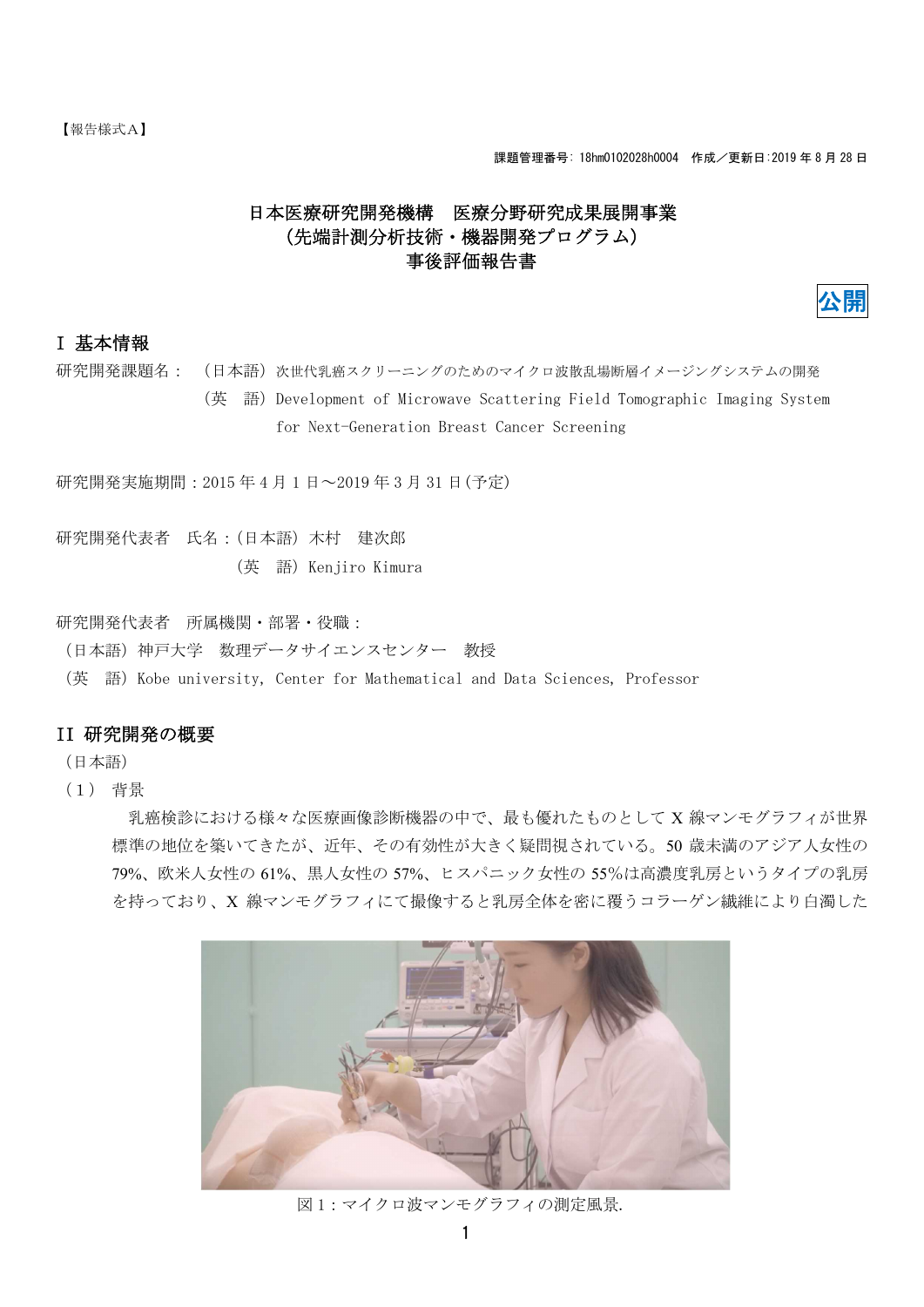コントラストとなるため、乳癌組織と正常組織を判別することは不可能である。

超音波エコーなど超音波関 連技術は、高濃度乳房に対し て X 線マンモグラフィの代替 の候補として話題となるが、 乳房の大半を占める脂肪によ り信号が減衰するため信号対 雑音比 S/N が低く、乳癌検診 の世界標準としての地位を築 くのは難しい。このように従 来技術には原理的な問題が存 在しており、世界標準機器と して申し分ない革新的な乳癌 検診機器の確立が強く求めら れてきた。



(2) 研究開発の成果

図2:神戸大木村, IGS 木村らによる、多重経路散乱場の逆解析理論.

本研究開発では、これら高濃度乳房等の現行の乳房検診機器の諸問題に対して、正常組織の低誘電率 及び癌組織の高誘電率に着目した世界初のマイクロ波マンモグラフィのプロトタイプ機の開発に成功 した(図 1)。マイクロ波マンモグラフィでは、乳房の表面からマイクロ波を乳房内に送信し、乳癌組織 によって散乱したマイクロ波の観測結果から、乳癌組織の 3 次元構造を映像化しなければならない。こ の散乱した波動の観測結果から、散乱体の構造を決定する問題は、"散乱の逆問題"といわれ、有効な解 析法が存在しない、応用数学上の未解決問題として知られている。本研究において我々は、"散乱の逆問 題"を世界で初めて解析的に解く、多重経路散乱場理論の確立に成功し、トモグラフィ分野に大きなイ ンパクトを与えた(図2)。本理論は電磁波、超音波、電子波など適用する波動の種別を問わず、物体内



図3:マイクロ波マンモグラフィの臨床研究結果. (a)X 線マンモグラフィ画像と(b,c)マ イクロ波マンモグラフィによる測定画像の比較(高濃度乳房、55 歳、右胸がん腫瘍). (d)健常者のマイクロ波マンモグラフィ画像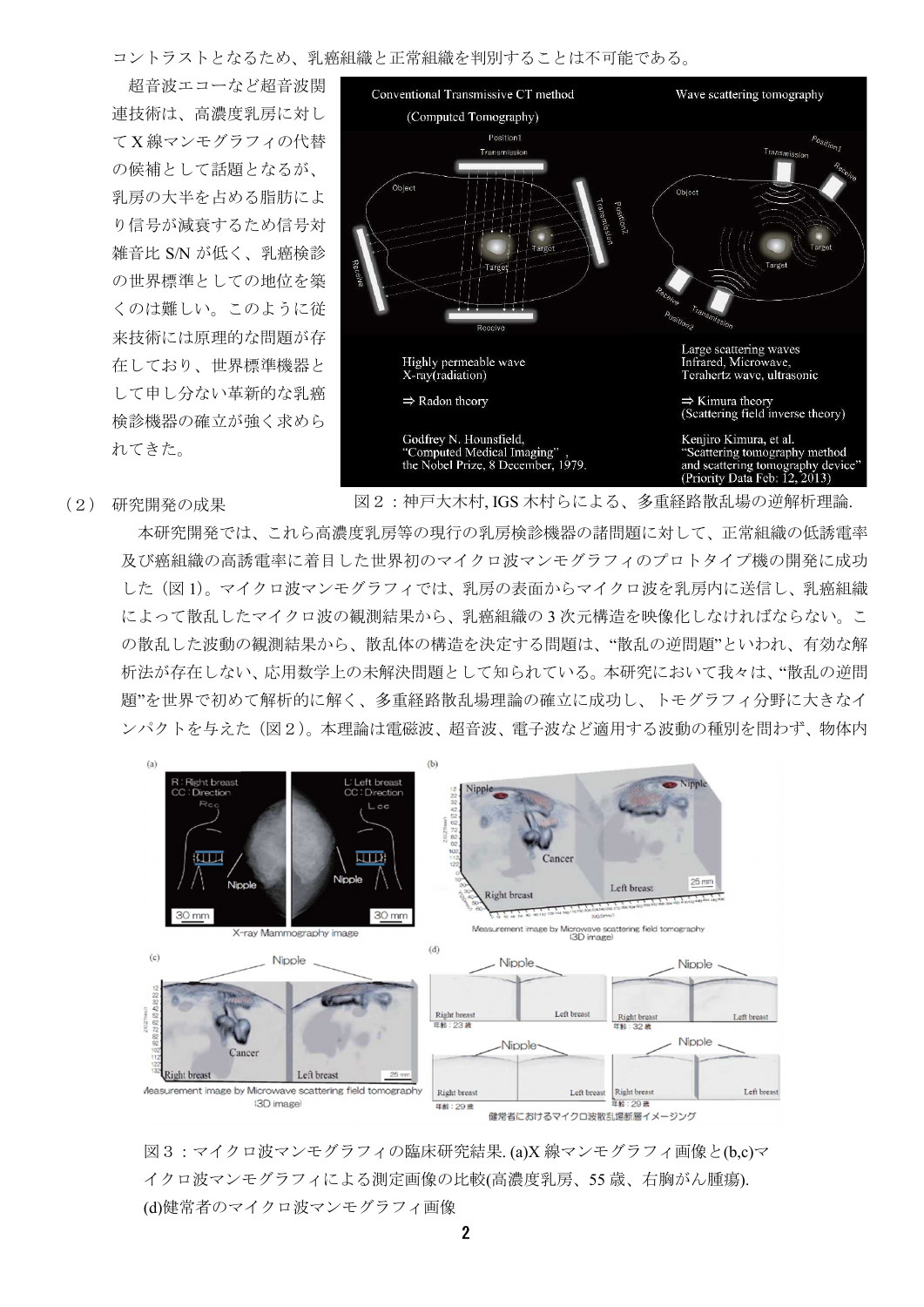部の 3 次元構造を理論的に完全に決定することができ、ラドン変換のみであった透過線に基づくトモ グラフィ理論に、散乱波動によるトモグラフィ理論を世界で初めて確立したことになる。さらに本研究 では、乳癌組織の 1 mm 以下の検出能を実現するため、スペクトラム拡散通信技術を用いた世界最高性 能の超広帯域レーダの開発にも成功した。開発したマイクロ波マンモグラフィは、両胸乳房全体を 10 分 程度で走査し、その後、数秒以内に 3 次元画像を再構成、断層画面を表示することが可能である。

本研究では開発した世界初のマイクロ波マンモグラフィを用いて、これまで約 350 人の臨床研究を健 常者、乳癌患者にて実施し、高濃度乳房及び非高濃度乳房いずれの場合に対しても乳癌組織を鮮明に映 像化することに成功した(図3)。また健常者と乳癌患者の明瞭が画像の違いを確認し、乳管内進展癌や 良性腫瘍の患者での臨床研究を実施、さらに X 線マンモグラフィ及び病理との比較を行った。性能評価 試験では、1 mm 以下の乳癌検出が可能であることを示し、以上の結果からマイクロ波マンモグラフィ の有効性を実証した。

すでにマイクロ波マンモグラフィに関する基本特許は日本、米国、中国、欧州、合計 9 か国で成立し ており、これら一連の功績により、第1回日本医療研究開発大賞 AMED 理事長賞を受賞した[1]。ま た、厚生労働省「医療機器に係る先駆け審査指定制度」の対象品目に指定され<sup>[2]</sup>、開発がますます 加速している。

#### (3) 研究成果の意義

本研究では世界初のマイクロ波マンモグラフィの開発に成功し、高濃度乳房及び非高濃度乳房によら ず乳癌を鮮明に描出することに成功した。このマイクロ波マンモグラフィの実現により、歴史上初めて 高濃度乳房の乳癌に対抗する技術ができたと言え、全世界の高濃度乳房を持つ多くの女性の希望となっ たことは明白である。またマイクロ波マンモグラフィは、高濃度乳房における癌を検出可能であるだけ でなく、1 mm 以下の微細な癌を検出可能であることや、癌進行ステージ0の非浸潤性乳癌の検出が可 能であることは、本研究で行ってきた性能評価試験や臨床研究において検証されており、乳癌を早期発 見することが可能な技術であると期待できる。若年層の女性が乳癌に罹患すると高齢層より癌の進行が 速いと言われており、早期発見することが非常に重要である。マイクロ波マンモグラフィが普及するこ とにより、従来の検診スキームでは手遅れになることも少なくなかった、高濃度乳房における乳癌早期 発見に貢献することができると考えられる。

また乳癌検診技術に求められる要件は、①再現性、②乳房全体が撮像可能、③PET にように著しい高 エネルギー粒子線を用いない、④副作用のある造影剤を用いない、⑤被曝なし、⑥検査時における痛み なしなど、検診として当然要求される項目に関する技術的な問題だけでなく、被験者への心障の問題を 解決することが必要不可欠である。今回開発したマイクロ波マンモグラフィは、これらすべての要件を すべて満たし、乳癌検診技術の世界標準に相ふさわしいといえる。現在、乳癌検診受診率は大きく低迷 しており、その要因は痛みによる心身的苦痛が大きいことや放射線を用いることによる被曝への懸念で あるといわれている。受診率向上のためには、マイクロ波マンモグラフィが普及することによって、既 存の検診の懸念点を払拭することで可能であると考えられる。

(4) 今後について

今後は、最終製品の仕様決定、量産型装置を完成させ、治験を実施し、機器の有効性及び安全性の評価 試験を行い、承認申請を行う。承認を日本、EU、米国で取得し、世界で初めて、マイクロ波マンモグラ フィを上市、機器販売事業、検診サービス事業、データ解析サービス事業を全世界でスタートさせる予定 である。この事業の進展により、検診率の向上に伴うマーケットの拡大、さらに X 線マンモグラフィが 次々と置き換えられ、最終的には全世界で、本事業によって開発されたマイクロ波マンモグラフィが使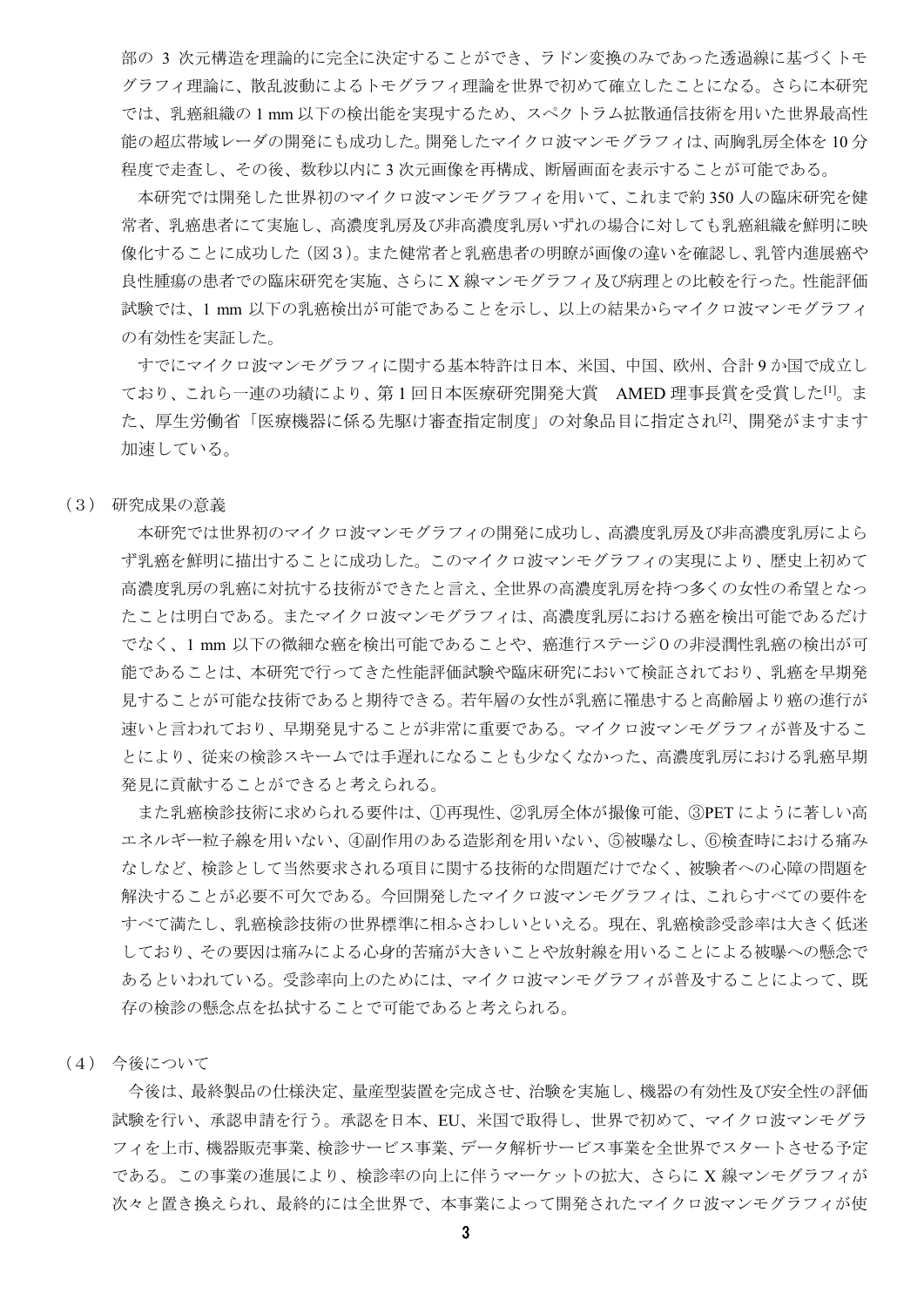用されるようになる。国内だけでも 794 億円の医療費削減効果が得られるとともに、世界の多くの乳癌 に苦しむ女性を救うことになると予想される。

[1] 第一回日本医療研究開発大賞 日本医療研究開発機構理事長賞, (総理官邸), 2017 年 12 月 13 日, https://www.kantei.go.jp/jp/singi/kenkouiryou/suisin/pdf/h29\_iryoukenkyu\_taishou.pdf [2] 平成 31 年 厚生労働省「先駆け審査指定制度」対象品目 医療機器審査結果, 2019 年 4 月 8 日, https://www.mhlw.go.jp/content/11123000/000499371.pdf

(英語)

### (1) Background

Among various medical diagnostic imaging equipment for breast cancer screening, X-ray mammography has established the position of the world standard as the best, but in recent years its effectiveness has been greatly questioned. Under age 50, 79% of Asian women, 61% of Western women, 57% of black women, and 55% of Hispanic women have a breast type of high-density breast <sup>[1]</sup>. It is impossible to discriminate between breast cancer tissue and normal tissue because of the cloudy contrast due to the collagen fibers covering the whole breast closely. Ultrasound echo may be a hot topic as one of possibility of an alternative to X-ray mammography for high-density breasts, however the signal-to-noise ratio is extremely low due to the attenuation of the signal by fat that makes up the majority of the breast. Therefore, it is difficult to establish a position as a global standard for breast cancer screening. As described above, there are fundamental problems in the prior art, and there has been a strong demand for establishment of an innovative breast cancer screening device that is perfect as a global standard device.

#### (2) Results

In this research and development, the "inverse problem of scattering", an unsolved problem in applied mathematics, was analytically solved for the first time in the world, and a prototype machine for microwave mammography has been successfully developed. This theory can determine the three-dimensional structure inside an object theoretically and completely regardless of the type of wave applied, such as electromagnetic waves, ultrasonic waves, and electron waves. Furthermore, in this research, we succeeded in developing the world's highest

performance ultra-wideband radar using spread spectrum communication technology in order to realize the detection ability of breast cancer tissue below 1 mm. The developed microwave mammography can scan both breast breasts in about 10 minutes, and then reconstruct a 3D image and display a tomographic screen within a few seconds. In this study, about 350 clinical studies have been conducted in healthy and breast cancer patients, and breast cancer has been clearly visualized for both high



Figure 1: Clinical results of microwave mammography. (a) Comparison of X-ray mammography image and  $(h_1)$  measurement image by microwave mammography (high density breast, 55 years old, right breast cancer tumor). (d)Microwave mammography image of a healthy person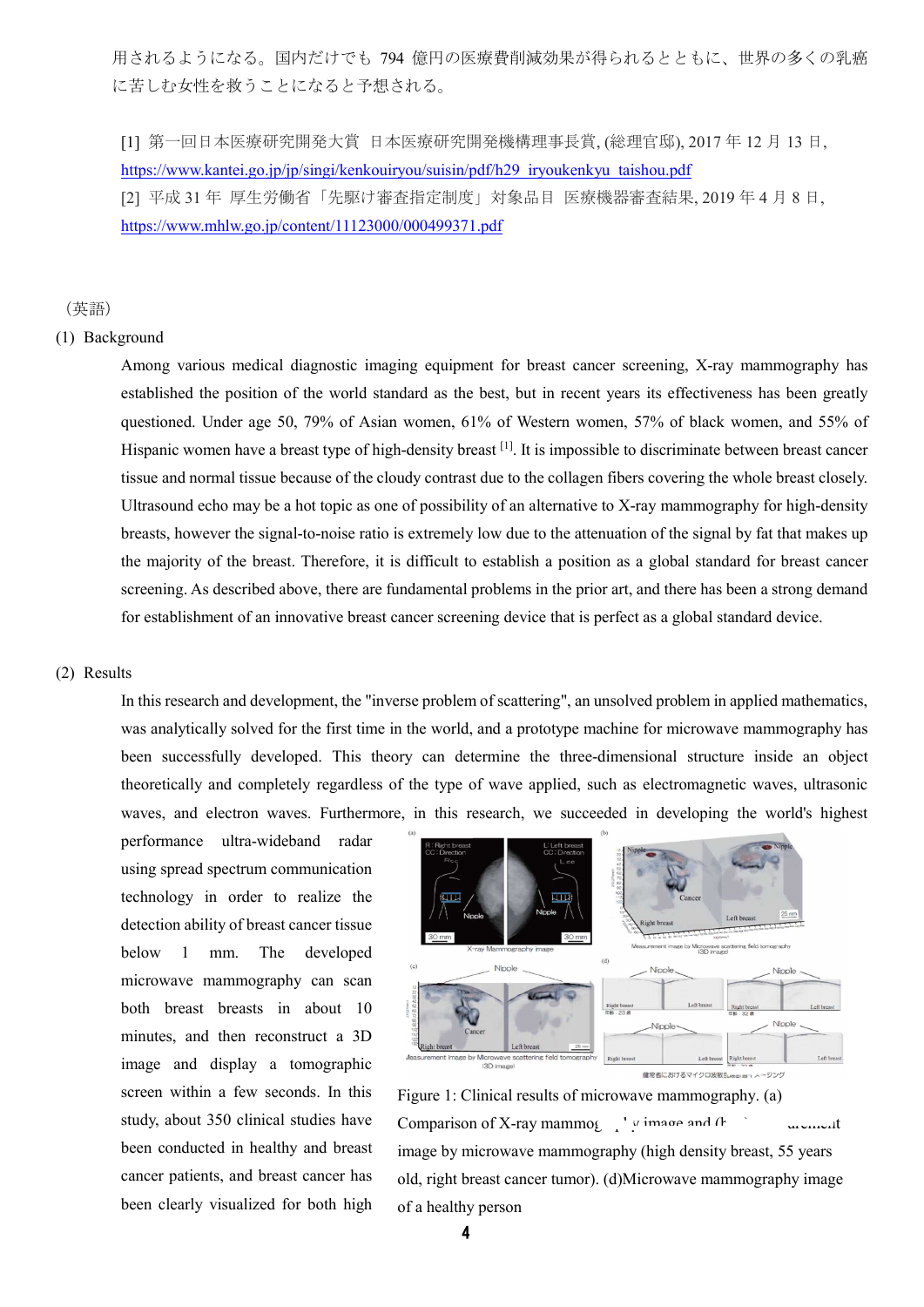and non-high breasts (Fig. 1). We also conducted clinical studies in patients with advanced ductal carcinoma and benign tumors, and compared with X-ray mammography and pathology. In the performance evaluation test, it was shown that breast cancer of 1 mm or less can be detected, and the effectiveness of microwave mammography was demonstrated from all results. Basic patents related to microwave mammography have already been granted in Japan, the United States, China, and Europeans, and for these achievements, we received the 1st Japan Medical Research and Development Award, AMED President's Award.

### (3) Significance of research and development

In this study, we succeeded in developing the world's first microwave mammography and succeeded in clearly depicting breast cancer regardless of high-density breast and non-high-density breast. Through performance evaluation tests and clinical studies, microwave mammography not only can detect cancer in high-concentration breasts but also can detect fine cancers of 1 mm or less, and can detect non-invasive breast cancer at stage 0 of cancer progression. Microwave mammography can be expected to be a technology that enables early detection of breast cancer. The requirements for breast cancer screening technology are (1) reproducibility, (2) the whole breast can be imaged regardless of whether it is a high-density breast or a non-high-density breast, (3) no significant highenergy particle beam like PET, and (4) a contrast agent with side effects It is indispensable to solve not only technical problems that are required for breast cancer screening such as (5) no exposure, (6) no pain at the time of examination, and microwave mammography that meets all these requirements is truly suitable for the global standard of breast cancer screening technology.

ここまでを総括報告として AMED のホームページに掲載